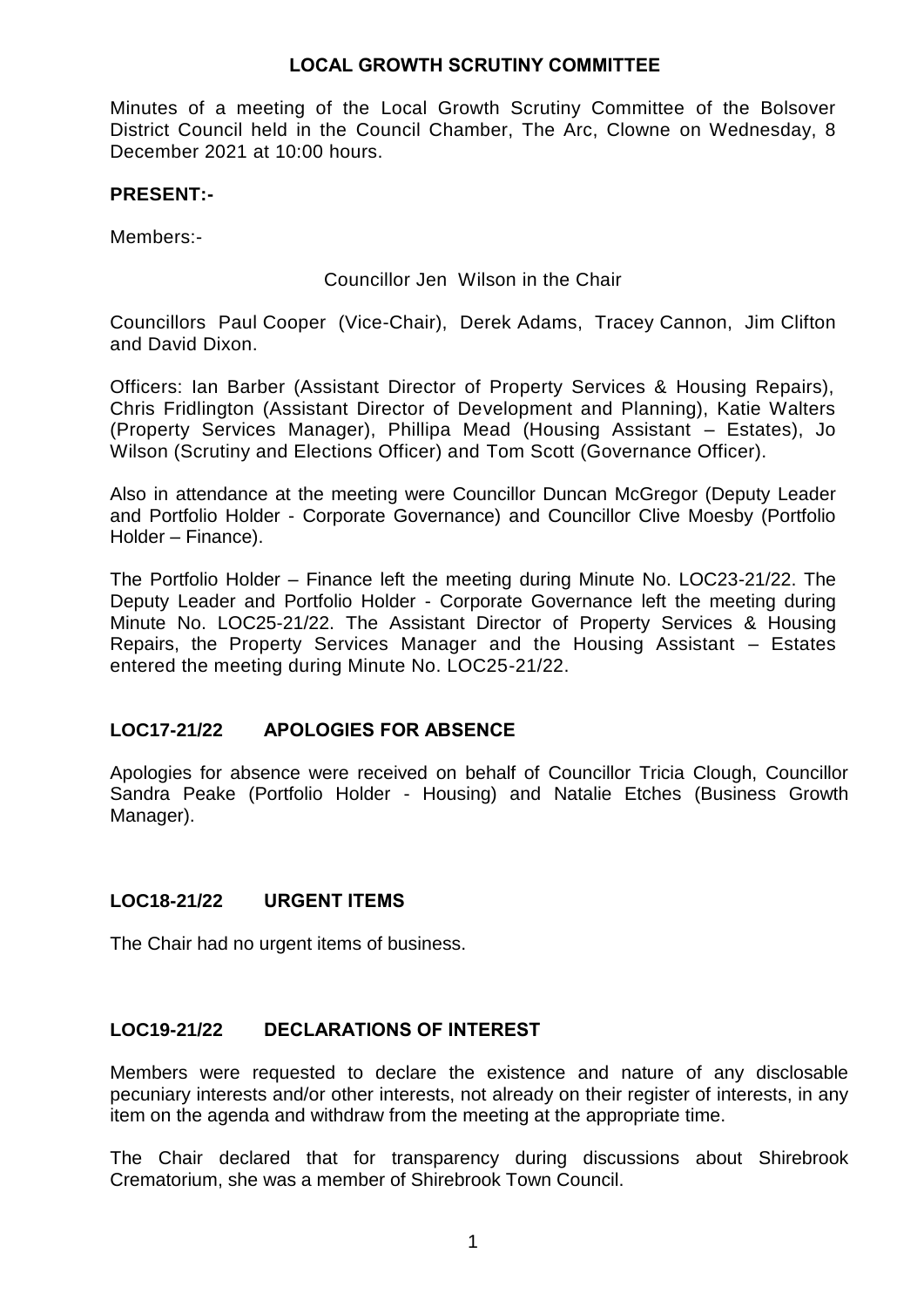### **LOC20-21/22 MINUTES**

Moved by Councillor David Dixon and seconded by Councillor Derek Adams.

**RESOLVED** that the minutes of a meeting of a Local Growth Scrutiny Committee held on 20th October 2021 be approved as a true and correct record.

### **LOC21-21/22 LIST OF KEY DECISIONS AND ITEMS TO BE CONSIDERED IN PRIVATE**

The Scrutiny and Elections Officer presented the list of Key Decisions to Members.

Moved by Councillor David Dixon and seconded by Councillor Derek Adams.

RESOLVED that the List of Key Decisions and Items to be considered in private document be noted.

### **LOC22-21/22 GROWTH STRATEGY - MONITORING UPDATE Q2 2021/22**

The Assistant Director of Development and Planning presented a report on the progress against activities set out in the Growth Strategy.

Councillor Derek Adams referred to the mention of Oxcroft House in the Strategy and asked if there had been any interest in renting the building. The Assistant Director of Development and Planning explained that there had been interest, but it had been prevented due to an issue with the condition of the building.

The Assistant Director of Development and Planning went through some of the items in the Action Plan and provided more detail.

He explained that regarding the Coal Authority's two completed feasibility studies relating to the use of geothermal energy at Creswell and Whitwell Tip, he added that the Council might not be able to use the water from Whitwell Tip for energy because of its salinity and depth below the surface. Derbyshire County Council was waiting for the Coal Authority to sign the Section 106 agreement before they could issue their permission for restoration of the tip.

The Assistant Director of Development and Planning explained that the Business Engagement strategy draft had gone out for consultation. He also explained that leisure officers would need to be consulted on the cycling and walking guides, and planting for Community Woodlands would begin in December.

Councillor David Dixon asked for an update on the Clowne Garden Village development. The Assistant Director of Development and Planning explained that it would be difficult to get an appropriate solution for the Treble Bob roundabout because an appeal about the decision to refuse planning permission for development at Mastin Moor had been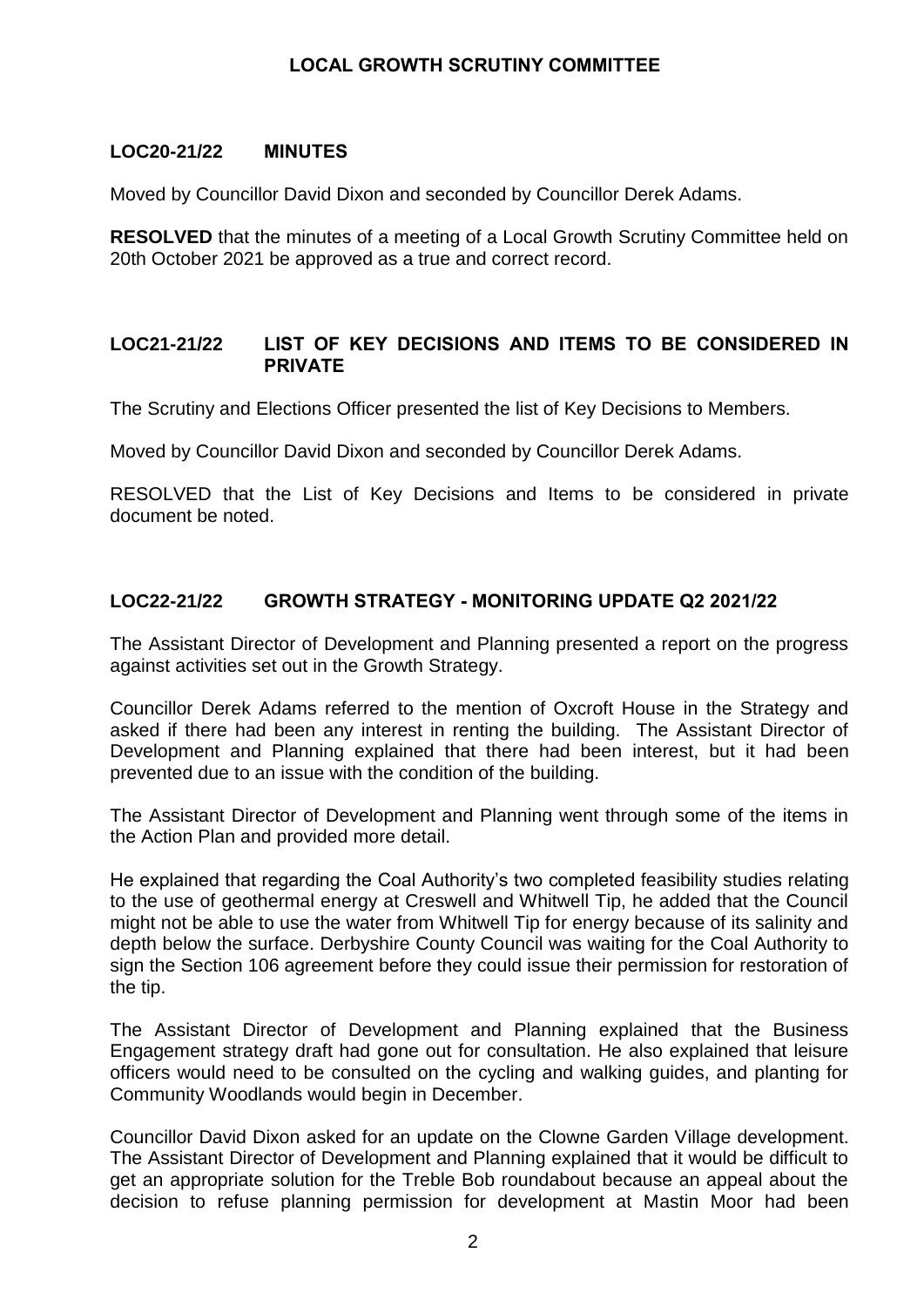received by Chesterfield Borough Council and they had not defended it.

Councillor Duncan McGregor (Deputy Leader) spoke about how people would be relying on the Robin Hood Line with the HS2 line not happening.

A draft Social Value Index table was circulated by Assistant Director of Development and Planning. Members agreed they were satisfied with the draft version.

Noting of the Growth Strategy and Action Plan was moved by Councillor Derek Adams and seconded by Councillor David Dixon.

RESOLVED that the Growth Strategy and Action Plan be noted.

# **LOC23-21/22 WORK PROGRAMME 2021/22**

*N.B. Councillor Clive Moesby left the meeting at this point.*

The Scrutiny and Elections Officer presented the Work Programme 2021/22 to the Committee.

Councillor Jim Clifton requested that the Committee receive an update on the Coalite site. The Assistant Director of Development and Planning explained that an update on the site would be prepared for the next meeting of Local Growth Scrutiny Committee.

The Scrutiny and Elections Officer asked if the Assistant Director of Development and Planning could investigate how other local authorities were carrying out social value work. The Assistant Director of Development and Planning stated he would prepare this for the next meeting of Local Growth Scrutiny Committee.

Councillor Derek Adams moved and Councillor Jen Wilson seconded to approve the attached Work Programme 2021/22.

**RESOLVED** that Members approve the Programme attached at Appendix 1.

(Scrutiny and Elections Officer)

# **LOC24-21/22 EXCLUSION OF PUBLIC**

Councillor David Dixon moved and Councillor Derek Adams seconded that the public be excluded from the meeting during the discussion of the following items of business to avoid the disclosure to them of exempt information as defined in Part 1 of Schedule 12A to the Local Government Act 1972 (as amended by the Local Government (Access to Information) (Variation) Order 2006).

**RESOLVED** that the public be excluded from the meeting during the discussion of the following item of business to avoid the disclosure to them of exempt information as defined in Part 1 of Schedule 12A to the Local Government Act 1972 (as amended by the